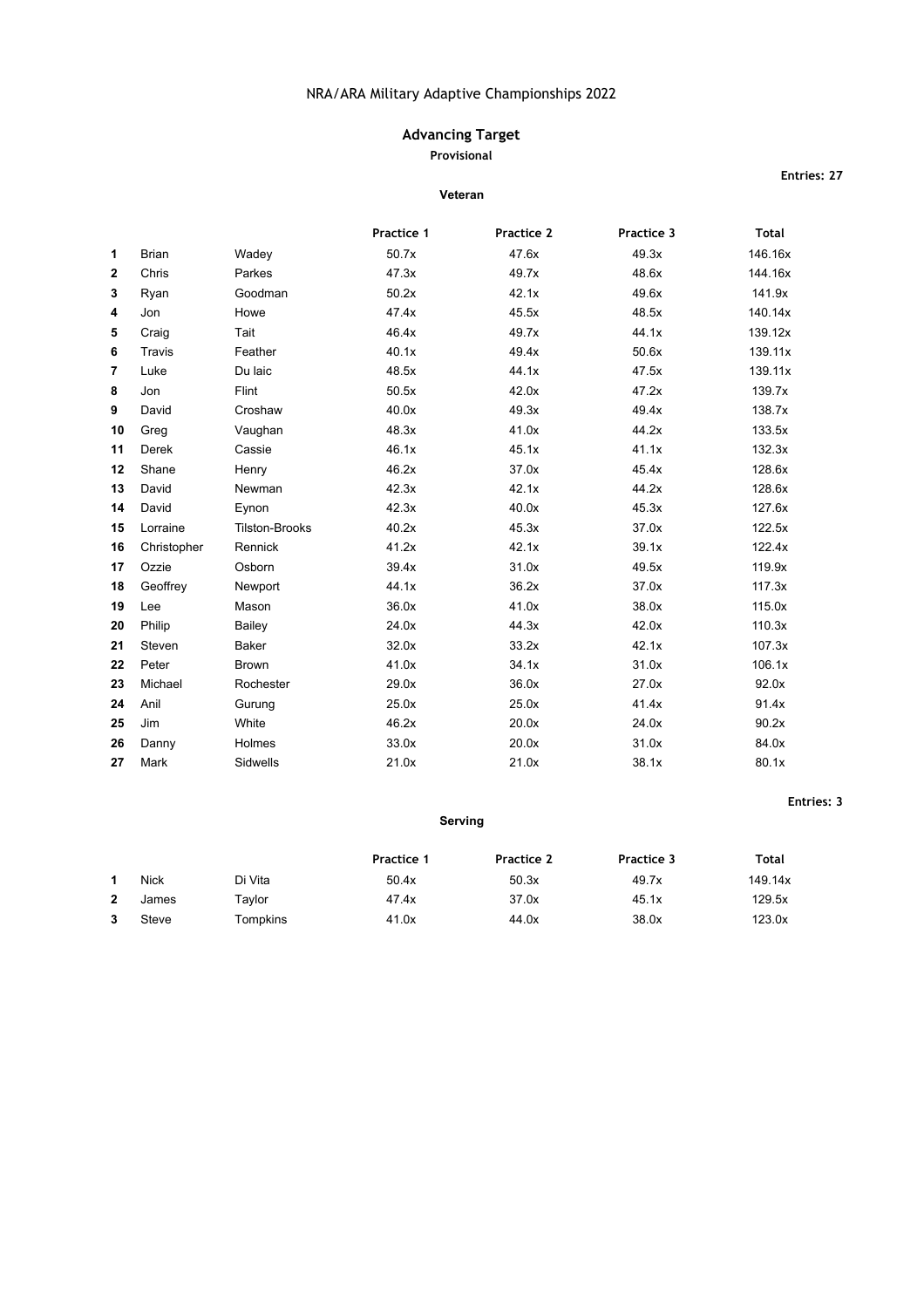# **Precision, Snaps & Rapid**

**Provisional**

#### **Veteran**

**Entries: 27**

|                |               |                       | Practice 1 | Practice 2 | Practice 3 | <b>Total</b> |
|----------------|---------------|-----------------------|------------|------------|------------|--------------|
| 1              | Chris         | Parkes                | 49.5x      | 48.6x      | 49.6x      | 146.17x      |
| $\overline{2}$ | Ryan          | Goodman               | 46.4x      | 45.5x      | 50.8x      | 141.17x      |
| 3              | Craig         | Tait                  | 46.0x      | 50.0x      | 44.2x      | 140.2x       |
| 4              | Jon           | Flint                 | 41.2x      | 50.4x      | 47.4x      | 138.10x      |
| 5              | <b>Brian</b>  | Wadey                 | 41.1x      | 50.2x      | 46.3x      | 137.6x       |
| 6              | Greg          | Vaughan               | 40.0x      | 49.2x      | 48.2x      | 137.4x       |
| 7              | Jon           | Howe                  | 41.0x      | 50.4x      | 45.3x      | 136.7x       |
| 8              | Geoffrey      | Newport               | 44.3x      | 47.2x      | 44.5x      | 135.10x      |
| 9              | Lee           | Mason                 | 48.1x      | 39.4x      | 45.0x      | 132.5x       |
| 10             | Luke          | Du laic               | 34.0x      | 50.4x      | 47.5x      | 131.9x       |
| 11             | David         | <b>Newman</b>         | 36.0x      | 49.0x      | 46.2x      | 131.2x       |
| 12             | Danny         | Holmes                | 39.0x      | 44.0x      | 45.1x      | 128.1x       |
| 13             | Ozzie         | Osborn                | 41.1x      | 49.3x      | 37.1x      | 127.5x       |
| 14             | David         | Croshaw               | 37.1x      | 44.2x      | 44.3x      | 125.6x       |
| 15             | Derek         | Cassie                | 37.0x      | 40.3x      | 40.1x      | 117.4x       |
| 16             | Jim           | White                 | 40.2x      | 44.2x      | 33.0x      | 117.4x       |
| 17             | Peter         | <b>Brown</b>          | 35.1x      | 47.1x      | 35.1x      | 117.3x       |
| 18             | Christopher   | Rennick               | 38.0x      | 45.2x      | 32.0x      | 115.2x       |
| 19             | Lorraine      | <b>Tilston-Brooks</b> | 28.0x      | 45.1x      | 41.3x      | 114.4x       |
| 20             | Michael       | Rochester             | 17.0x      | 48.1x      | 42.4x      | 107.5x       |
| 21             | <b>Travis</b> | Feather               | 30.0x      | 49.2x      | 27.0x      | 106.2x       |
| 22             | Shane         | Henry                 | 33.0x      | 42.1x      | 30.0x      | 105.1x       |
| 23             | David         | Eynon                 | 0.0x       | 37.1x      | 46.4x      | 83.5x        |
| 24             | Mark          | Sidwells              | 0.0x       | 46.0x      | 33.0x      | 79.0x        |
| 25             | Steven        | Baker                 | 42.1x      | 0.0x       | 34.1x      | 76.2x        |
| 26             | Philip        | Bailey                | 18.0x      | 32.0x      | 25.0x      | 75.0x        |
| 27             | Anil          | Gurung                | 31.0x      | 0.0x       | 36.0x      | 67.0x        |
|                |               |                       |            |            |            | Entries: 2   |
|                |               |                       |            | Serving    |            |              |

|              |             |         | <b>Practice 1</b> | Practice 2 | Practice 3 | Total   |
|--------------|-------------|---------|-------------------|------------|------------|---------|
|              | James       | Tavlor  | 44.2x             | 50.5x      | 50.6x      | 144.13x |
| $\mathbf{2}$ | <b>Nick</b> | Di Vita | 40.2x             | 50.3x      | 48.4x      | 138.9x  |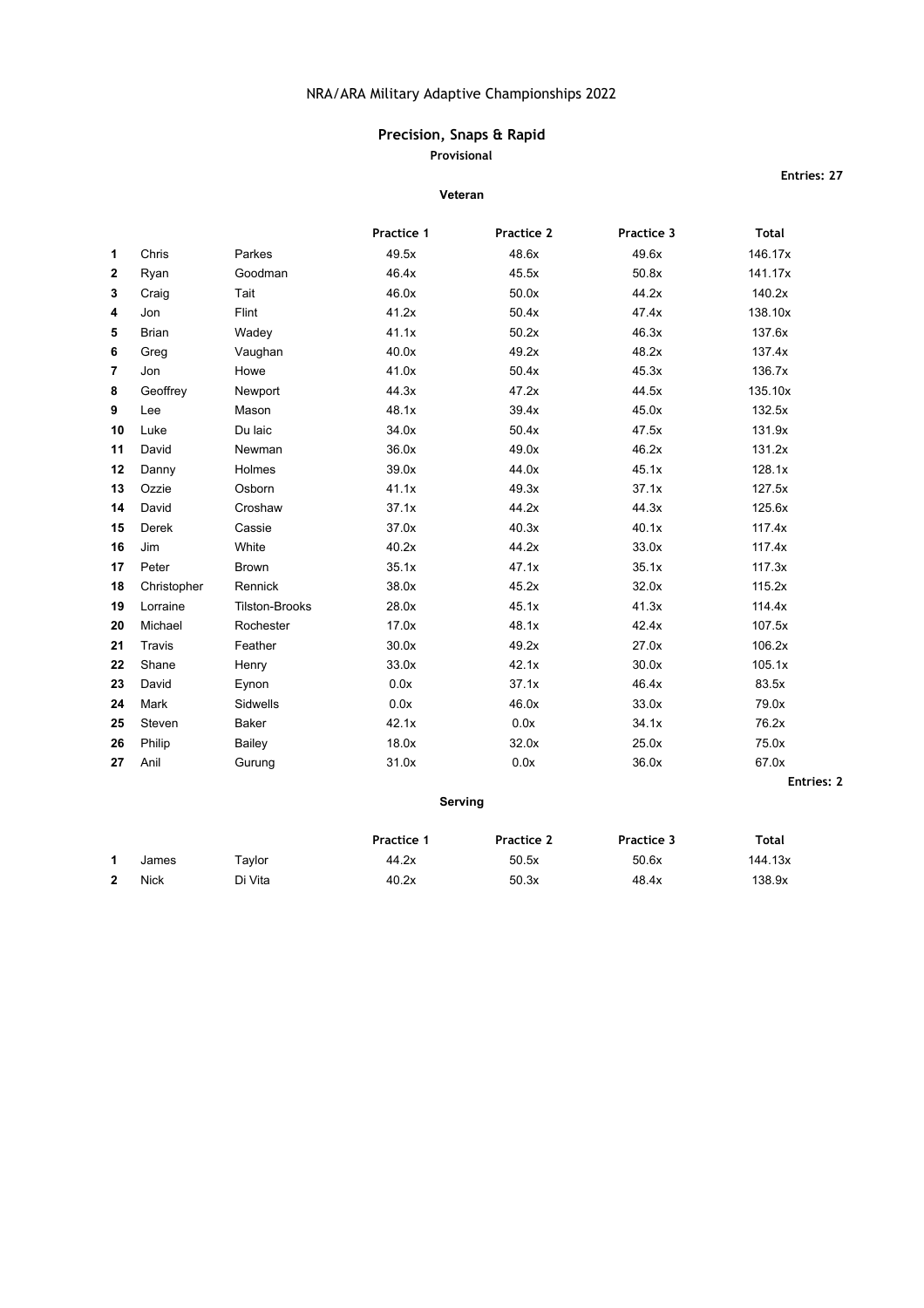# **Mini McQueen**

# **Provisional**

## **Veteran**

**Entries: 27**

|                |              |                       | <b>Total</b> | Tie shoot<br><b>Position</b> |
|----------------|--------------|-----------------------|--------------|------------------------------|
| 1              | Ryan         | Goodman               | 47.1x        | $\mathbf{1}$                 |
| $\mathbf{2}$   | Christopher  | Rennick               | 47.1x        | $\overline{2}$               |
| 3              | Ozzie        | Osborn                | 46.2x        |                              |
| 4              | Geoffrey     | Newport               | 46.1x        |                              |
| 5              | Travis       | Feather               | 45.2x        |                              |
| 6              | Craig        | Tait                  | 44.2x        |                              |
| $\overline{7}$ | Jon          | Flint                 | 43.3x        |                              |
| 8              | Greg         | Vaughan               | 43.0x        |                              |
| 9              | Peter        | <b>Brown</b>          | 41.2x        |                              |
| 10             | <b>Brian</b> | Wadey                 | 41.0x        |                              |
| 11             | Derek        | Cassie                | 39.3x        |                              |
| 12             | Mark         | Sidwells              | 39.0x        |                              |
| 13             | Anil         | Gurung                | 37.0x        |                              |
| 14             | Luke         | Du laic               | 36.2x        |                              |
| 15             | Chris        | Parkes                | 36.1x        |                              |
| 16             | David        | Eynon                 | 36.1x        |                              |
| 17             | Lorraine     | <b>Tilston-Brooks</b> | 33.0x        |                              |
| 18             | Lee          | Mason                 | 33.0x        |                              |
| 19             | Steven       | <b>Baker</b>          | 31.1x        |                              |
| 20             | Jon          | Howe                  | 28.2x        |                              |
| 21             | David        | Newman                | 26.0x        |                              |
| 22             | David        | Croshaw               | 24.1x        |                              |
| 23             | Danny        | Holmes                | 24.0x        |                              |
| 24             | Shane        | Henry                 | 21.0x        |                              |
| 25             | Jim          | White                 | 21.0x        |                              |
| 26             | Philip       | Bailey                | 20.0x        |                              |
| 27             | Michael      | Rochester             | 8.0x         |                              |
|                |              |                       |              | <b>Entries: 2</b>            |

## **Serving**

|              |       |         | <b>Total</b> |
|--------------|-------|---------|--------------|
| $\mathbf 1$  | James | Taylor  | 39.0x        |
| $\mathbf{2}$ | Nick  | Di Vita | 35.3x        |